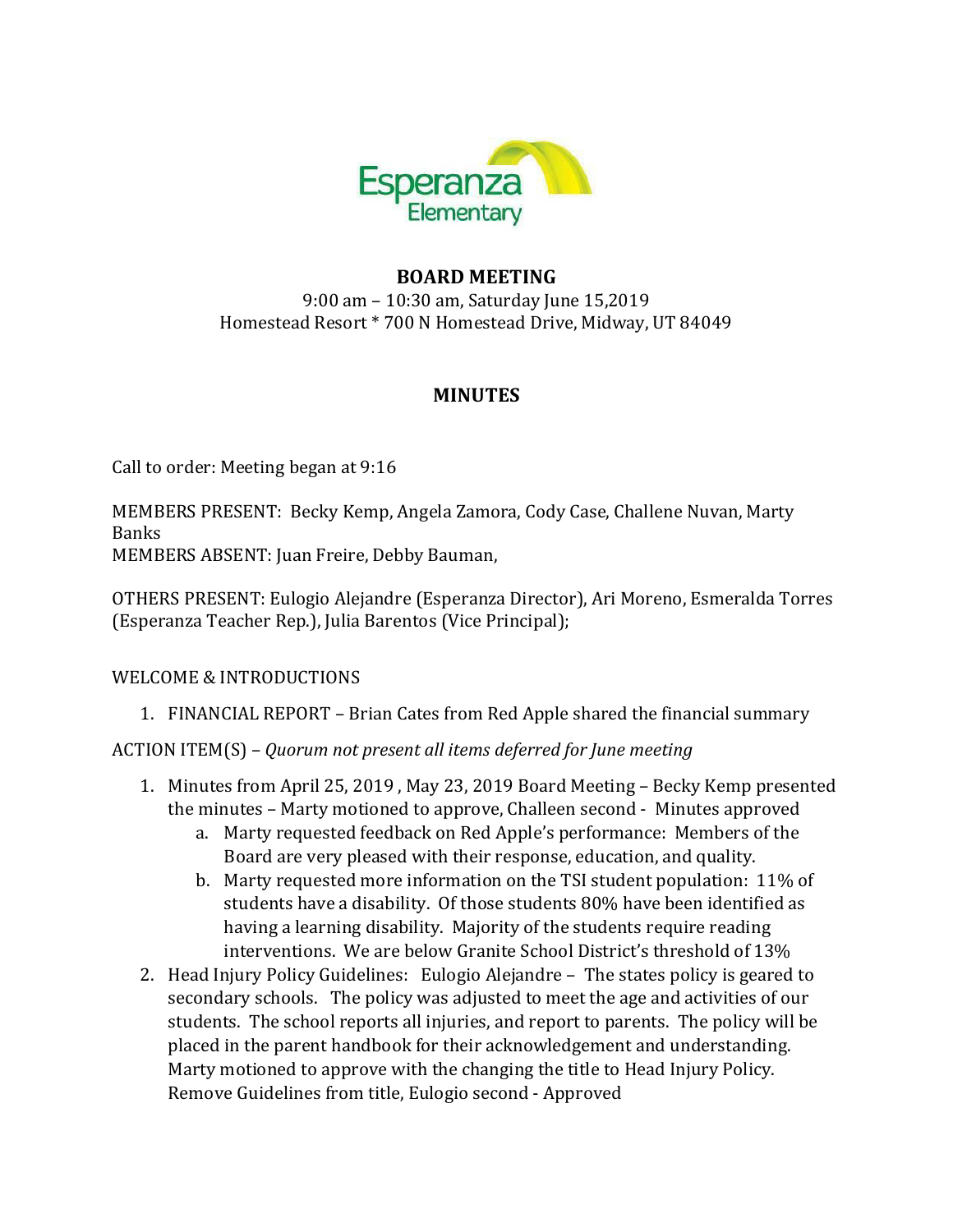- 3. Vote on PTIF (Public Treasures Investment Funds), Becky motioned to approve, Marty second -Application approved.
	- a. Brian Cates will present at August meeting more research needed for next meeting.
- 4. Closed Board meeting to only Board members 10:00
	- a. Executive Director Agreement Due to privacy, Eulogio Alejandre is excused along with non-voting members.
- 5. Board Meeting 10:35 resumed
- 6. Observation and Support from Non-Contractual Individuals Policy approve Marty motioned to approve, Angela second - Approved
- 7. Approve Early Literacy Program- Julia presented to the K-3<sup>rd</sup> grade plan to meet state goals. - Motion to approve plan for submission to state - Marty, Angela second – Approved.
	- a. Described cored education Phonological Awareness, Phonics, Fluency, Vocabulary, Comprehension, Oral Language, Writing
	- b. Evidence Based curriculum will implement a new curriculum from Heggerty along with our other programs (ie. Reading from A-Z)
	- c. Raising reading skills in Spanish, has a great affect on English reading skills.
	- d. Use of assessments, observation teams, and core instruction for Evidence **Based interventions**
	- e. Goals 2019-2020: State asks us to focus on 1 grade year
		- 1. Increase  $3<sup>rd</sup>$  grade reading proficiency from BOY to EOY by 9%
		- 2. Reduce  $3^{rd}$  grade students scoring below benchmark reading from BOY to EOY 14%
	- f. FY20 Preliminary Budget Presented by Eulogio, Brian unable to attend, Motion to approve FY19 final budget, and FY20 Budget by Marty, Angela second - Approved
		- i. FY19 Budget The last board meeting was held the last day of the school year, with no changes from the May Board meeting and June Board meeting Eulogio.
		- ii. Comparing FY19 and FY20 Budget biggest change, we purchased the building.
			- 1. Operating Margin FY 19  $6\%$ , FY 20 goal  $5\%$
			- 2. Debt Service Coverage FY 19 1.48%, FY 20 goal 1.25%
			- 3. Days Cash on Hand– FY19 118, FY20 60-90 days (we will be investing in PTIF)

COMMITTEE DISCUSSION - These will be completed during the strategic planning

- 1. Governance
- 2. Finance
- 3. Academic/Cultural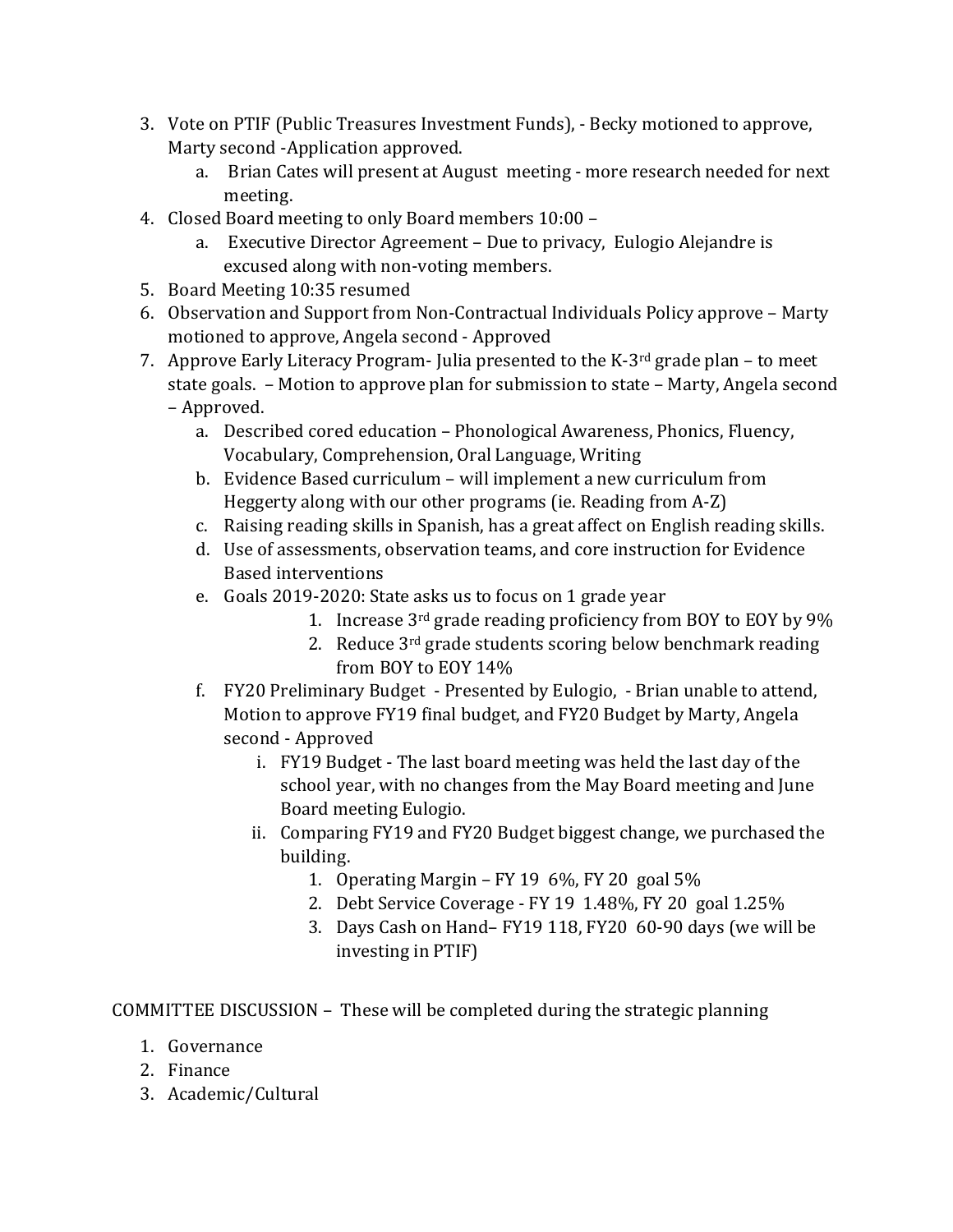### 4. Charter Minute

#### DISCUSSION/INFORMATION ITEMS

- 1. Executive Director/Principal Report
	- a. Assessment Update:
		- i. Testing is complete as of today,  $63\%$  of the students have improved from last year - Provided a 5-year Assessment graph to display our growth from year 1. Science 22%, Mathematics 33%, English Language Art (ELA) results will not return until later this summer, based off of the Science scores, we anticipate 22%. *(Science is written in English, reading, and comprehension is part of the score)*
		- ii. Uniform Growth Goal State requires 60% of students show well above typical growth. Esperanza is at 63%. Highest growth in one classroom  $78\%$  (+18% over state goal), Lowest 48%.
		- iii. TSI (Targeted Support & Improvement) scores  $-11\%$  (60 students) of our students have been identified as Students with Disabilities (SWD).
		- iv.  $C4L$  low number of responses, this was due to issues with the website.
		- v. CSI-The State Title 1 funds has Expiring Funds, we have requested
			- \$151,855. They must be spent from Aug  $1 -$  Sept  $30<sup>th</sup>$ 
				- 1. \$24.5k for Summer School
				- 2. \$8k for School Improvement Planning (SIP)
				- 3. \$18k Home Visits, Parent Engagement
				- 4. \$8.6k for Evidence Based Curriculum
				- 5. \$74k for Recruitment/Retention of Faculty and Staff
	- b. Student Enrollment
		- i. Current Enrollment:  $567$  Students. Adding a  $6<sup>th</sup>$  grade teacher
		- ii. Loss: We anticipate  $10 15$
	- c. Waiting List:
		- i. Number of predicted New Students: We have a 94% retention rate. 567 students predicted, we anticipate 580, we cannot exceed 541.
		- ii. Number of Students on Wait List: 177 students will be at 200 by the beginning of school year
	- d. Cultural Lesson Plan: 100% of teaches have completed their lesson plans
	- e. Calendar:
		- i. New calendar is posted on the Google Drive
		- ii. Today was the official Last Day of School
- 2. PTO Report